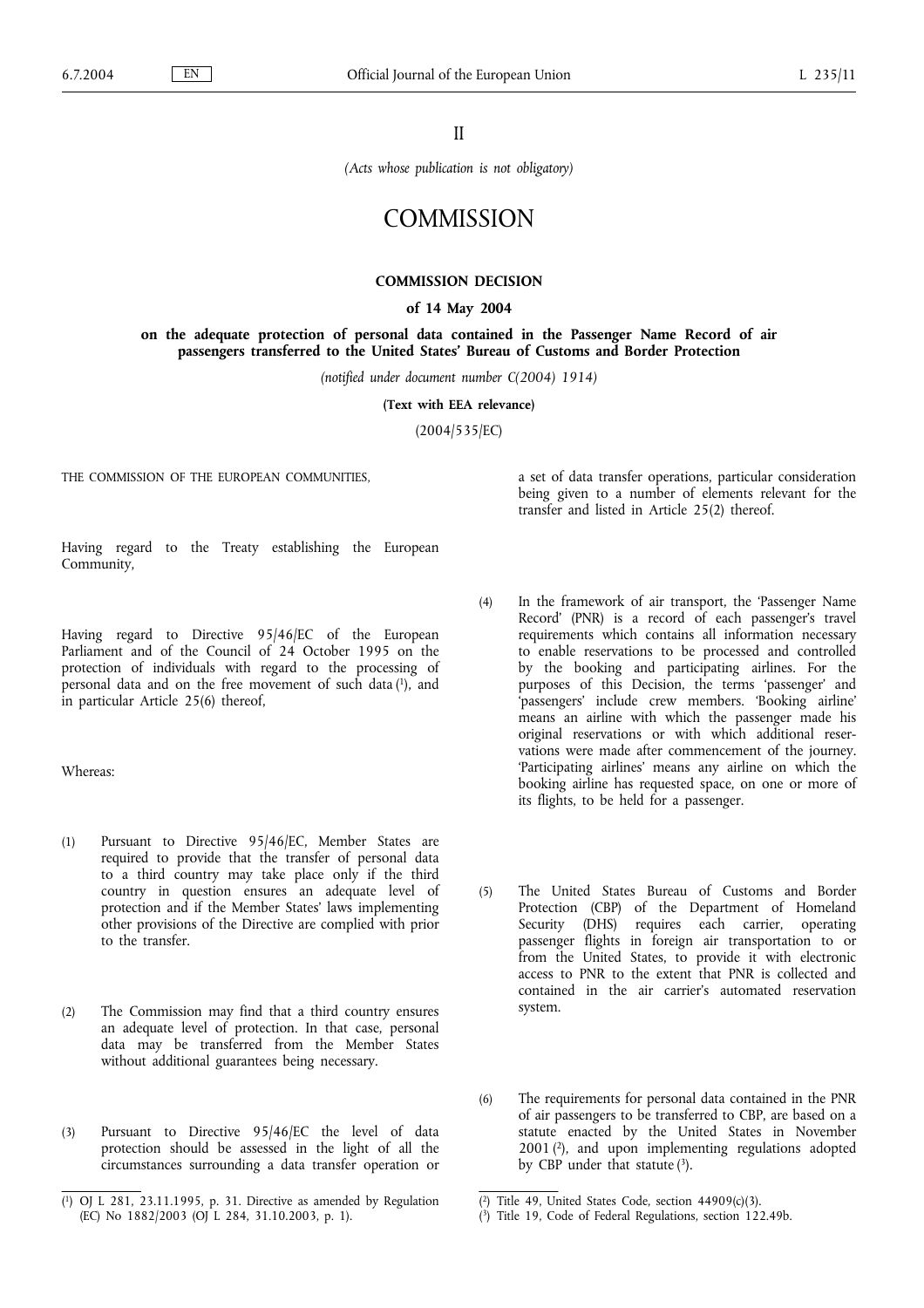- (7) The United States legislation in question concerns the enhancement of security and the conditions under which persons may enter and leave the country, matters on which the United States has the sovereign power to decide within its jurisdiction. The requirements laid down are not, moreover, inconsistent with any international commitments which the United States has undertaken. The United States is a democratic country, governed by the rule of law and with a strong civil liberties tradition. The legitimacy of its law-making process and strength and independence of its judiciary are not in question. Press freedom is a further strong guarantee against the abuse of civil liberties.
- (8) The Community is fully committed to supporting the United States in the fight against terrorism within the limits imposed by Community law. Community law provides for striking the necessary balances between security concerns and privacy concerns. For example, Article 13 of Directive 95/46/EC provides that Member States may legislate to restrict the scope of certain requirements of that Directive, where it is necessary to do so for reasons of national security, defence, public security and the prevention, investigation, detection and prosecution of criminal offences.
- (9) The data transfers concerned involve specific controllers, namely airlines operating flights between the Community and the United States, and only one recipient in the United States, namely CBP.
- (10) Any arrangement to provide a legal framework for PNR transfers to the United States, in particular through this Decision should be time-limited. A period of three and a half years has been agreed. During this period, the context may change significantly and the Community and the United States agree that a review of the arrangements will be necessary.
- (11) The processing by CBP of personal data contained in the PNR of air passengers transferred to it is governed by conditions set out in the Undertakings of the Department of Homeland Security Bureau of Customs and Border Protection (CBP) of 11 May 2004 (hereinafter referred to as the Undertakings) and in United States domestic legislation to the extent indicated in the Undertakings.
- (12) As regards domestic law in the United States, the Freedom of Information Act (FOIA) is relevant in the present context in so far as it controls the conditions under which CBP may resist requests for disclosure and thus keep PNR confidential. The Act governs the disclosure of PNR to the person whom it concerns,

closely linked to the data subject's right of access. It applies without distinction to United States and non-United States citizens.

- (13) As regards the Undertakings, and as provided in paragraph 44 thereof, the statements in the Undertakings will be, or have already been, incorporated in statutes, regulations, directives or other policy instruments in the United States and will thus have varying degrees of legal effect. The Undertakings will be published in full in the Federal Register under the authority of the DHS. As such, they represent a serious and well considered political commitment on the part of the DHS and their compliance will be subject to joint review by the United States and the Community. Non-compliance could be challenged as appropriate through legal, administrative and political channels and, if persistent, would lead to the suspension of the effects of this Decision.
- (14) The standards by which CBP will process passengers' PNR data on the basis of United States legislation and the Undertakings cover the basic principles necessary for an adequate level of protection for natural persons.
- (15) As regards the purpose limitation principle, air passengers' personal data contained in the PNR transferred to CBP will be processed for a specific purpose and subsequently used or further communicated only in so far as this is not incompatible with the purpose of the transfer. In particular, PNR data will be used strictly for purposes of preventing and combating: terrorism and related crimes; other serious crimes, including organised crime, that are transnational in nature; and flight from warrants or custody for those crimes.
- (16) As regards the data quality and proportionality principle, which need to be considered in relation to the important public interest grounds for which PNR data are transferred, PNR data provided to CBP will not subsequently be changed by it. A maximum of 34 PNR data categories will be transferred and the United States authorities will consult the Commission before adding any new requirements. Additional personal information sought as a direct result of PNR data will be obtained from sources outside the government only through lawful channels. As a general rule, PNR will be deleted after a maximum of three years and six months, with exceptions for data that have been accessed for specific investigations, or otherwise manually accessed.
- (17) As regards the transparency principle, CBP will provide information to travellers as to the purpose of the transfer and processing, and the identity of the data controller in the third country, as well as other information.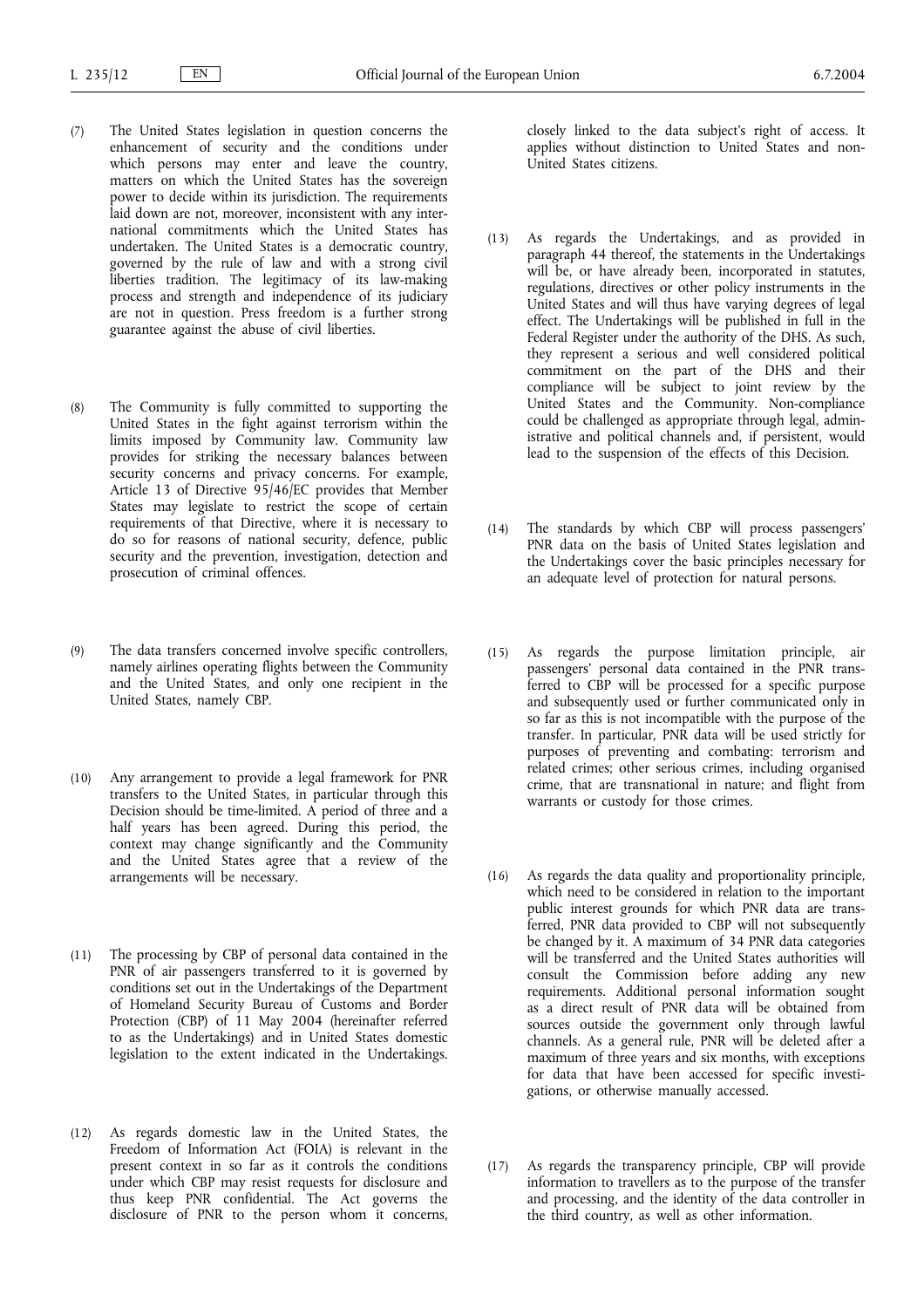- (18) As regards the security principle, technical and organisational security measures are taken by CBP which are appropriate to the risks presented by the processing.
- (19) The rights of access and rectification are recognised, in that the data subject may request a copy of PNR data and rectification of inaccurate data. The exceptions provided for are broadly comparable with the restrictions which may be imposed by Member States under Article 13 of Directive 95/46/EC.
- (20) Onward transfers will be made to other government authorities, including foreign government authorities, with counter-terrorism or law-enforcement functions, on a case-by-case basis, for purposes that correspond to those set out in the statement of purpose limitation. Transfers may also be made for the protection of the vital interests of the data subject or of other persons, in particular as regards significant health risks, or in any criminal judicial proceedings or as otherwise required by law. Receiving agencies are bound by the express terms of disclosure to use the data only for those purposes and may not transfer the data onwards without the agreement of CBP. No other foreign, federal, State or local agency has direct electronic access to PNR data through CBP databases. CBP will refuse public disclosure of PNR, by virtue of exemptions from the relevant provisions of FOIA.
- (21) CBP does not use sensitive data as referred to in Article 8 of Directive 95/46/EC, and, until a system of filters to exclude such data from PNR transferred to the United States is in place, undertakes to introduce the means to delete them and in the meantime not to use them.
- (22) As regards the enforcement mechanisms to ensure compliance by CBP with these principles, the training and information of CBP staff is provided for, as well as sanctions with regard to individual staff members. CBP's respect for privacy in general will be under the scrutiny of the DHS's Chief Privacy Officer, who is an official of the DHS but has a large measure of organisational autonomy and must report annually to Congress. Persons whose PNR data has been transferred may address complaints to CBP, or if unresolved, to the DHS Chief Privacy Officer, directly or through data protection authorities in Member States. The DHS Privacy Office will address, on an expedited basis, complaints referred to it by data protection authorities in Member States on behalf of residents of the Community, if the resident believes his or her complaint has not been satisfactorily dealt with by CBP or the DHS Privacy Office. Compliance with the Undertakings will be the subject of annual joint review to be

conducted by CBP, in conjunction with DHS, and a Commission-led team.

- (23) In the interest of transparency and in order to safeguard the ability of the competent authorities in the Member States to ensure the protection of individuals as regards the processing of their personal data, it is necessary to specify the exceptional circumstances in which the suspension of specific data flows may be justified, notwithstanding the finding of adequate protection.
- (24) The Working Party on Protection of Individuals with regard to the Processing of Personal Data established under Article 29 of Directive 95/46/EC has delivered opinions on the level of protection provided by the United States authorities for passengers' data, which have guided the Commission throughout its negotiations with the DHS. The Commission has taken note of these opinions in the preparation of this Decision (1).
- (25) The measures provided for in this Decision are in accordance with the opinion of the Committee established under Article  $31(1)$  of Directive  $95/46$ /EC,

HAS ADOPTED THIS DECISION:

#### *Article 1*

For the purposes of Article 25(2) of Directive 95/46/EC, the United States' Bureau of Customs and Border Protection (hereinafter referred to as CBP) is considered to ensure an adequate level of protection for PNR data transferred from the Community concerning flights to or from the United States, in accordance with the Undertakings set out in the Annex.

# *Article 2*

This Decision concerns the adequacy of protection provided by CBP with a view to meeting the requirements of Article 25(1) of Directive 95/46/EC and shall not affect other conditions or restrictions implementing other provisions of that Directive that pertain to the processing of personal data within the Member States.

( 1) Opinion 6/2002 on transmission of passenger manifest information and other data from airlines to the United States, adopted by the Working Party on 24 October 2002, available at http://europa.eu.int/comm/internal\_market/privacy/docs/wpdocs/  $2002$ /wp66 en.pdf; Opinion  $4/\overline{2}003$  on the level of protection ensured in the United States for the transfer of passengers' data, adopted by the Working Party on 13 June 2003, available at http://europa.eu.int/comm/internal\_market/privacy/docs/wpdocs/  $2003/wp78$  en.pdf; Opinion  $2\sqrt{2}004$  on the adequate protection of personal data contained in the PNR of air passengers to be transferred to the United States' Bureau of Customs and Border Protection (US CBP), adopted by the Working Party on 29 January 2004, available at http://europa.eu.int/comm/internal\_market/privacy/docs/wpdocs/

2004/wp87\_en.pdf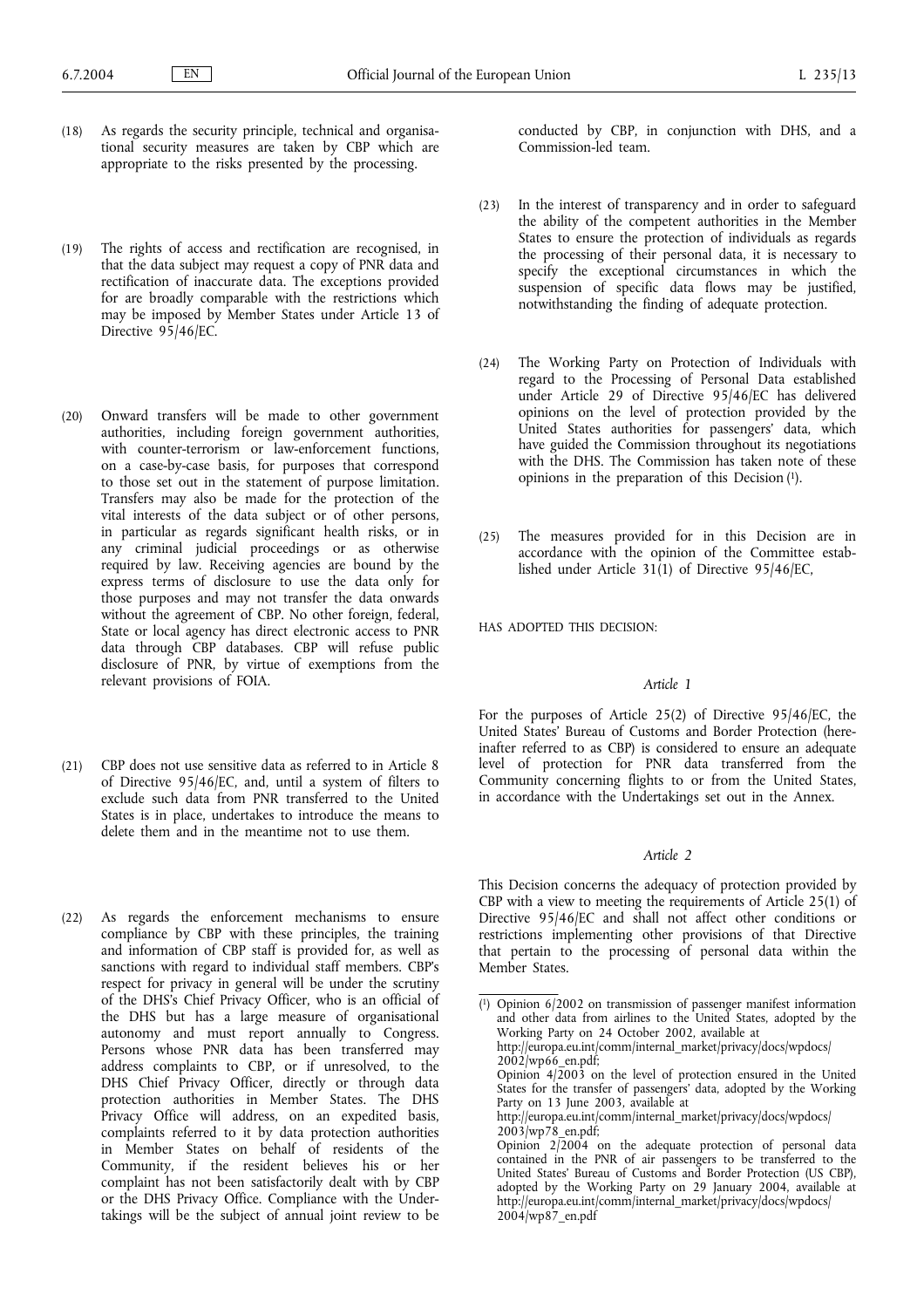# *Article 3*

1. Without prejudice to their powers to take action to ensure compliance with national provisions adopted pursuant to provisions other than Article 25 of Directive 95/46/EC, the competent authorities in Member States may exercise their existing powers to suspend data flows to CBP in order to protect individuals with regard to the processing of their personal data in the following cases:

- (a) where a competent United States authority has determined that CBP is in breach of the applicable standards of protection; or
- (b) where there is a substantial likelihood that the standards of protection set out in the Annex are being infringed, there are reasonable grounds for believing that CBP is not taking or will not take adequate and timely steps to settle the case at issue, the continuing transfer would create an imminent risk of grave harm to data subjects, and the competent authorities in the Member State have made reasonable efforts in the circumstances to provide CBP with notice and an opportunity to respond.

2. Suspension shall cease as soon as the standards of protection are assured and the competent authorities of the Member States concerned are notified thereof.

#### *Article 4*

1. Member States shall inform the Commission without delay when measures are adopted pursuant to Article 3.

2. The Member States and the Commission shall inform each other of any changes in the standards of protection and of cases where the action of bodies responsible for ensuring compliance with the standards of protection by CBP as set out in the Annex fails to secure such compliance.

3. If the information collected pursuant to Article 3 and pursuant to paragraphs  $1$  and  $2$  of this Article provides evidence that the basic principles necessary for an adequate level of protection for natural persons are no longer being complied with, or that any body responsible for ensuring compliance with the standards of protection by CBP as set out in the Annex is not effectively fulfilling its role, CBP shall be informed and, if necessary, the procedure referred to in Article 31(2) of Directive 95/46/EC shall apply with a view to repealing or suspending this Decision.

# *Article 5*

The functioning of this Decision shall be monitored and any pertinent findings reported to the Committee established under Article 31 of Directive 95/46/EC, including any evidence that could affect the finding in Article 1 of this Decision that protection of personal data contained in the PNR of air passengers transferred to CBP is adequate within the meaning of Article 25 of Directive 95/46/EC.

#### *Article 6*

Member States shall take all the measures necessary to comply with the Decision within four months of the date of its notification.

#### *Article 7*

This Decision shall expire three years and six months after the date of its notification, unless extended in accordance with the procedure set out in Article 31(2) of Directive 95/46/EC.

#### *Article 8*

This Decision is addressed to the Member States.

Done at Brussels, 14 May 2004.

*For the Commission* Frederik BOLKESTEIN *Member of the Commission*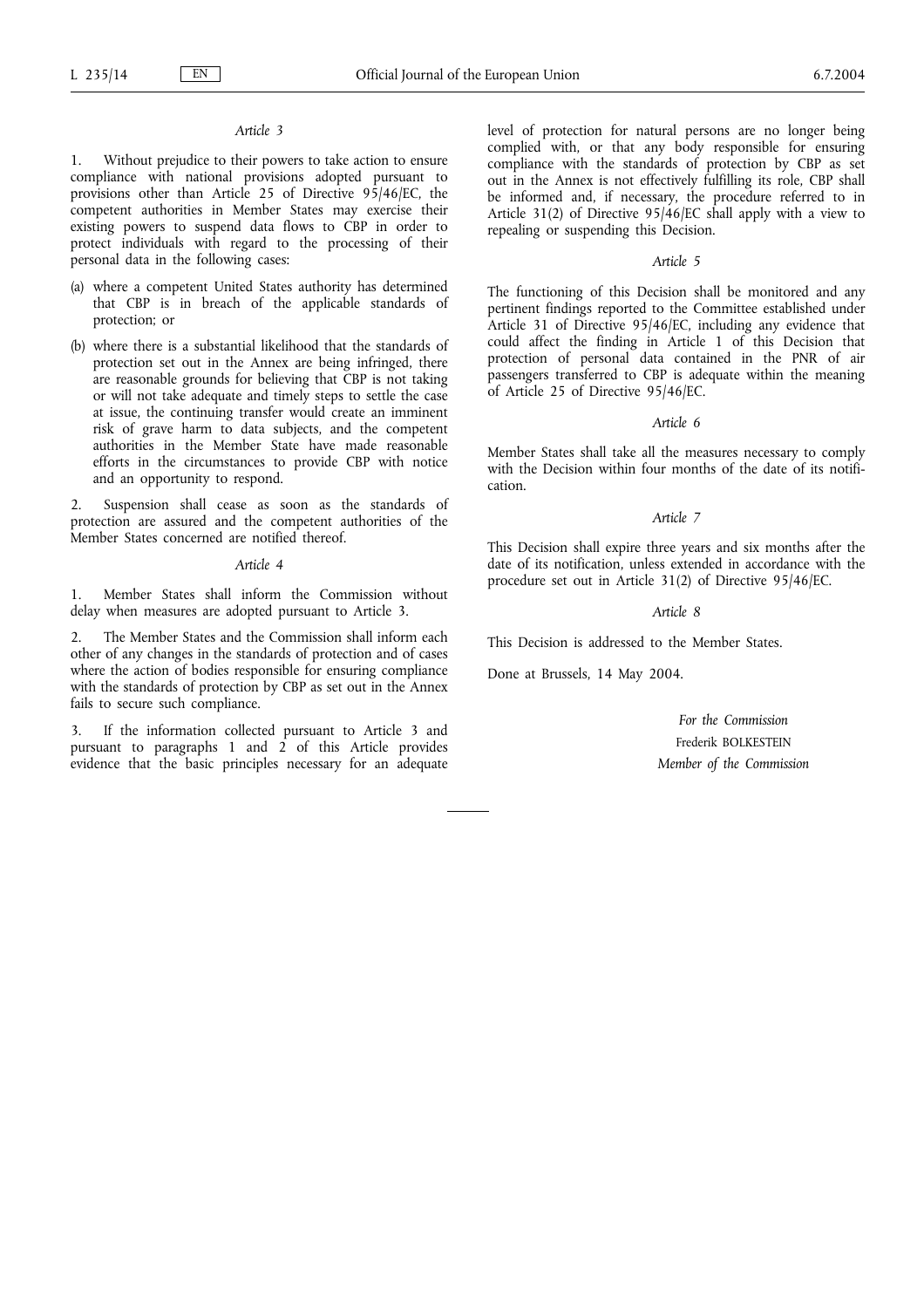# *ANNEX*

# **UNDERTAKINGS OF THE DEPARTMENT OF HOMELAND SECURITY BUREAU OF CUSTOMS AND BORDER PROTECTION (CBP)**

In support of the plan of the European Commission (Commission) to exercise the powers conferred on it by Article 25(6) of Directive 95/46/EC (the Directive) and to adopt a decision recognising the Department of Homeland Security Bureau of Customs and Border Protection (CBP) as providing adequate protection for the purposes of air carrier transfers of Passenger (1) Name Record (PNR) data which may fall within the scope of the Directive, CBP undertakes as follows:

## **Legal authority to obtain PNR**

1. By legal statute (title 49, United States Code, section 44909(c)(3)) and its implementing (interim) regulations (title 19, Code of Federal Regulations, section 122.49b), each air carrier operating passenger flights in foreign air transportation to or from the United States, must provide CBP (formerly, the US Customs Service) with electronic access to PNR data to the extent it is collected and contained in the air carrier's automated reservation/departure control systems (reservation systems).

## **Use of PNR data by CBP**

- 2. Most data elements contained in PNR data can be obtained by CBP upon examining a data subject's airline ticket and other travel documents pursuant to its normal border control authority, but the ability to receive this data electronically will significantly enhance CBP's ability to facilitate bona fide travel and conduct efficient and effective advance risk assessment of passengers.
- 3. PNR data are used by CBP strictly for purposes of preventing and combating: 1. terrorism and related crimes; 2. other serious crimes, including organised crime, that are transnational in nature; and 3. flight from warrants or custody for the crimes described above. Use of PNR data for these purposes permits CBP to focus its resources on high-risk concerns, thereby facilitating and safeguarding bona fide travel.

## **Data requirements**

- 4. Data elements which CBP require are listed herein at Attachment A. (Such identified elements are hereinafter referred to as 'PNR' for purposes of these Undertakings.) Although CBP requires access to each of those 34 (thirty-four) data elements listed in Attachment A, CBP believes that it will be rare that an individual PNR will include a full set of the identified data. In those instances where the PNR does not include a full set of the identified data, CBP will not seek direct access from the air carrier's reservation system to other PNR data which are not listed on Attachment A.
- 5. With respect to the data elements identified as 'OSI' and 'SSI/SSR' (commonly referred to as general remarks and open fields), CBP's automated system will search those fields for any of the other data elements identified in Attachment A. CBP personnel will not be authorised to manually review the full OSI and SSI/SSR fields unless the individual that is the subject of a PNR has been identified by CBP as high-risk in relation to any of the purposes identified in paragraph 3 hereof.
- 6. Additional personal information sought as a direct result of PNR data will be obtained from sources outside the government only through lawful channels, including through the use of mutual legal assistance channels where appropriate, and only for the purposes set forth in paragraph 3 hereof. For example, if a credit card number is listed in a PNR, transaction information linked to that account may be sought, pursuant to lawful process, such as a subpoena issued by a grand jury or a court order, or as otherwise authorised by law. In addition, access to records related to e-mail accounts derived from a PNR will follow US statutory requirements for subpoenas, court orders, warrants, and other processes as authorised by law, depending on the type of information being sought.
- 7. CBP will consult with the European Commission regarding revision of the required PNR data elements (Attachment A), prior to effecting any such revision, if CBP becomes aware of additional PNR fields that airlines may add to their systems which would significantly enhance CBP's ability to conduct passenger risk assessments or if circumstances indicate that a previously non-required PNR field will be needed to fulfil the limited purposes referred to in paragraph 3 of these Undertakings.

<sup>(</sup> 1) For the purposes of these Undertakings, the terms 'passenger' and 'passengers' shall include crew members.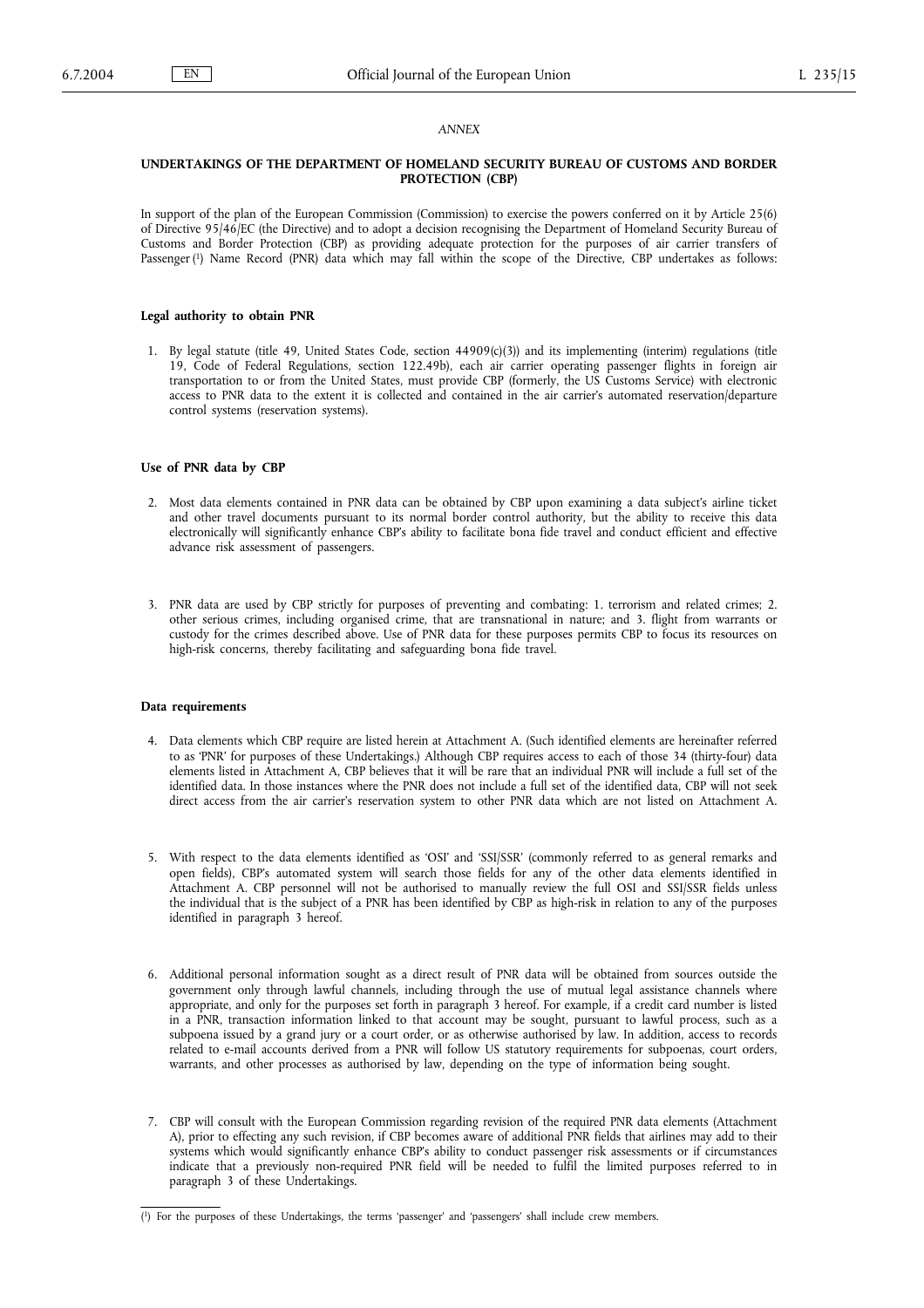8. CBP may transfer PNRs on a bulk basis to the Transportation Security Administration (TSA) for purposes of TSA's testing of its Computer Assisted Passenger Pre-screening System II (CAPPS II). Such transfers will not be made until PNR data from US domestic flights have first been authorised for testing. PNR data transferred under this provision will not be retained by TSA or any other parties directly involved in the tests beyond the period necessary for testing purposes, or be transferred to any other third party (2). The purpose of the processing is strictly limited to testing the CAPPS II system and interfaces and, except in emergency situations involving the positive identification of a known terrorist or individual with established connections to terrorism, is not to have any operational consequences. Under the provision requiring an automated filtering method described in paragraph 10, CBP will have filtered and deleted 'sensitive' data before transferring any PNRs to TSA on a bulk basis under this paragraph.

#### **Treatment of 'sensitive' data**

- 9. CBP will not use 'sensitive' data (i.e. personal data revealing racial or ethnic origin, political opinions, religious or philosophical beliefs, trade union membership, and data concerning the health or sex life of the individual) from the PNR, as described below.
- 10. CBP will implement, with the least possible delay, an automated system which filters and deletes certain 'sensitive' PNR codes and terms which CBP has identified in consultation with the European Commission.
- 11. Until such automated filters can be implemented CBP represents that it does not and will not use 'sensitive' PNR data and will undertake to delete 'sensitive' data from any discretionary disclosure of PNR under paragraphs 28 to  $34(3)$ .

#### **Method of accessing PNR data**

- 12. With regard to the PNR data which CBP access (or receive) directly from the air carrier's reservation systems for purposes of identifying potential subjects for border examination, CBP personnel will only access (or receive) and use PNR data concerning persons whose travel includes a flight into or out of (4) the United States.
- 13. CBP will 'pull' passenger information from air carrier reservation systems until such time as air carriers are able to implement a system to 'push' the data to CBP.
- 14. CBP will pull PNR data associated with a particular flight no earlier than 72 hours prior to the departure of that flight, and will re-check the systems no more than three (3) times between the initial pull, the departure of the flight from a foreign point and the flight's arrival in the United States, or between the initial pull and the departure of the flight from the United States, as applicable, to identify any changes in the information. In the event that the air carriers obtain the ability to 'push' PNR data, CBP will need to receive the data 72 hours prior to departure of the flight, provided that all changes to the PNR data which are made between that point and the time of the flight's arrival in or departure from the United States, are also pushed to CBP (5). In the unusual event that CBP obtains advance information that person(s) of specific concern may be travelling on a flight to, from or through the United States, CBP may pull (or request a particular push) of PNR data prior to 72 hours before departure of the flight to ensure that proper enforcement action may be taken when essential to prevent or combat an offence enumerated in paragraph 3 hereof. To the extent practicable, in such instances where PNR data must be accessed by CBP prior to 72 hours before the departure of the flight, CBP will utilise customary law enforcement channels.

( This would include persons transiting through the United States.

<sup>(</sup> 2) For purposes of this provision, CBP is not considered a party directly involved in the CAPPS II testing or a 'third party'.

<sup>(</sup> 3) Prior to CBP's implementation of automated filters (as referenced in paragraph 10 hereof), if 'sensitive' data exists in a PNR which is the subject of a non-discretionary disclosure by CBP as described in paragraph 35 hereof, CBP will make every effort to limit the release of 'sensitive' PNR data, consistent with US law.

<sup>(</sup> <sup>5</sup>) In the event that the air carriers agree to push the PNR data to CBP, the agency will engage in discussions with the air carriers regarding the possibility of pushing PNR data at periodic intervals between 72 hours be seeks to utilise a method of pushing the necessary PNR data that meets the agency's needs for effective risk assessment, while minimising the economic impact upon air carriers.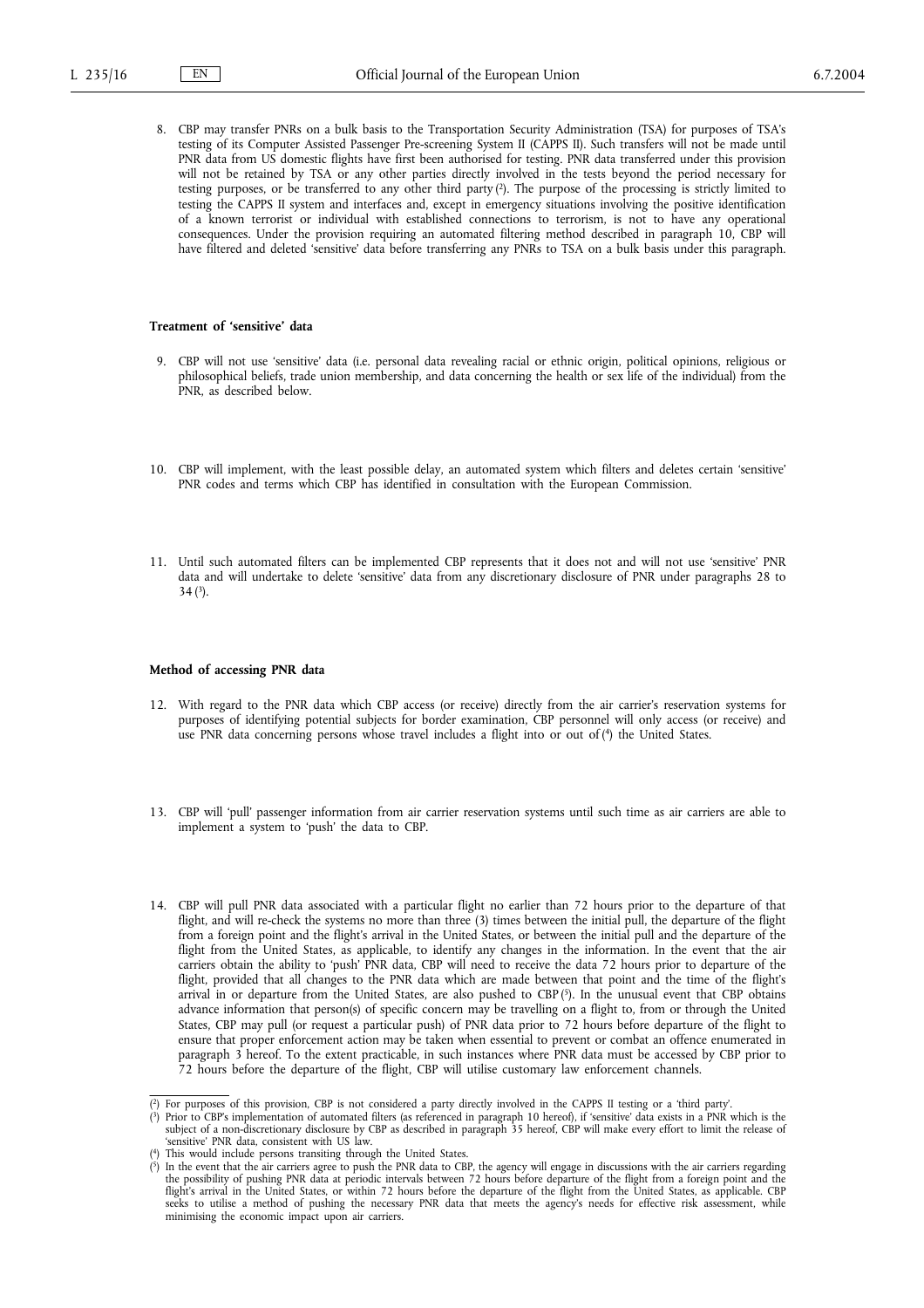# **Storage of PNR data**

15. Subject to the approval of the National Archives and Records Administration (44 U.S.C. 2101, *et seq.*), CBP will limit online access to PNR data to authorised CBP users  $(6)$  for a period of seven  $(7)$  days, after which the number of officers authorised to access the PNR data will be even further limited for a period of three years and six months (3,5 years) from the date the data are accessed (or received) from the air carrier's reservation system. After 3,5 years, PNR data that have not been manually accessed during that period of time, will be destroyed. PNR data that have been manually accessed during the initial 3,5-year period will be transferred by CBP to a deleted record file  $(7)$ , where they will remain for a period of eight (8) years before they are destroyed. This schedule, however, would not apply to PNR data that are linked to a specific enforcement record (such data would remain accessible until the enforcement record is archived). With respect to PNR which CBP accesses (or receives) directly from air carrier reservation systems during the effective dates of these Undertakings, CBP will abide by the retention policies set forth in the present paragraph, notwithstanding the possible expiration of the Undertakings pursuant to paragraph 46 herein.

# **CBP computer system security**

- 16. Authorised CBP personnel obtain access to PNR through the closed CBP intranet system which is encrypted end-toend and the connection is controlled by the Customs Data Center. PNR data stored in the CBP database are limited to 'read only' access by authorised personnel, meaning that the substance of the data may be programmatically reformatted, but will not be substantively altered in any manner by CBP once accessed from an air carrier's reservation system.
- 17. No other foreign, federal, State or local agency has direct electronic access to PNR data through CBP databases (including through the Interagency Border Inspection System (IBIS)).
- 18. Details regarding access to information in CBP databases (such as who, where, when (date and time) and any revisions to the data) are automatically recorded and routinely audited by the Office of Internal Affairs to prevent unauthorised use of the system.
- 19. Only certain CBP officers, employees or information technology contractors (8) (under CBP supervision) who have successfully completed a background investigation, have an active, password-protected account in the CBP computer system, and have a recognised official purpose for reviewing PNR data, may access PNR data.
- 20. CBP officers, employees and contractors are required to complete security and data privacy training, including passage of a test, on a biennial basis. CBP system auditing is used to monitor and ensure compliance with all privacy and data security requirements.
- 21. Unauthorised access by CBP personnel to air carrier reservation systems or the CBP computerised system which stores PNR is subject to strict disciplinary action (which may include termination of employment) and may result in criminal sanctions being imposed (fines, imprisonment of up to one year, or both) (see title 18, United States Code, section 1030).
- 22. CBP policy and regulations also provide for stringent disciplinary action (which may include termination of employment) to be taken against any CBP employee who discloses information from CBP's computerised systems without official authorisation (title 19, Code of Federal Regulations, section 103.34).
- 23. Criminal penalties (including fines, imprisonment of up to one year, or both) may be assessed against any officer or employee of the United States for disclosing PNR data obtained in the course of his employment, where such disclosure is not authorised by law (see title 18, United States Code, sections 641, 1030, 1905).

<sup>(</sup> 6) These authorised CBP users would include employees assigned to analytical units in the field offices, as well as employees assigned to the National Targeting Center. As indicated previously, persons charged with maintaining, developing or auditing the CBP database will also have access to such data for those limited purposes.

<sup>(</sup> 7) Although the PNR record is not technically deleted when it is transferred to the Deleted Record File, it is stored as raw data (not a readily searchable form and, therefore, of no use for 'traditional' law enforcement investigations) and is only available to authorised<br>personnel in the Office of Internal Affairs for CBP (and in some cases the Office of t

<sup>(</sup> 8) Access by 'contractors' to any PNR data contained in the CBP computer systems would be confined to persons under contract with CBP to assist in the maintenance or development of CBP's computer system.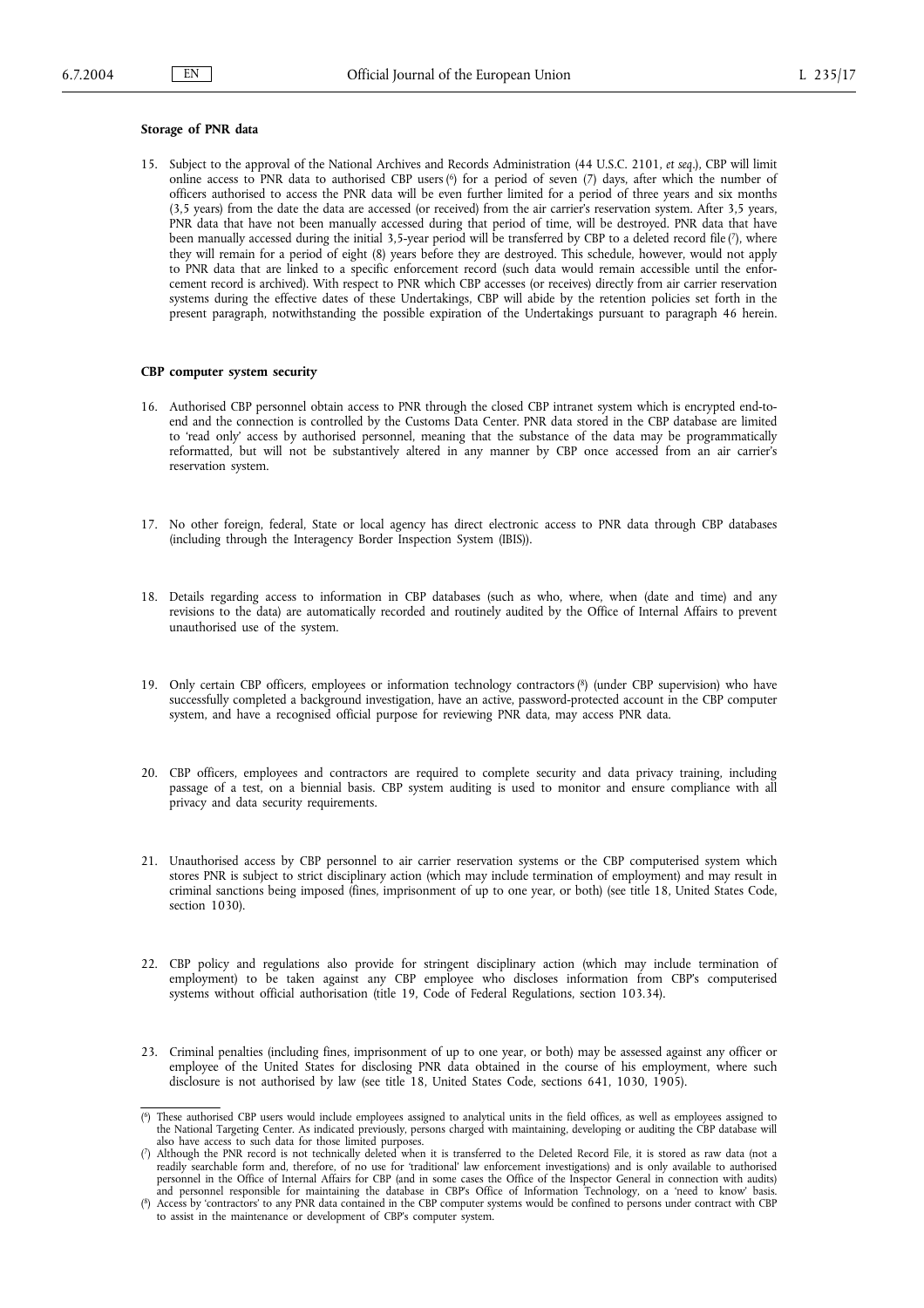# **CBP treatment and protection of PNR data**

- 24. CBP treats PNR information regarding persons of any nationality or country of residence as law-enforcement sensitive, confidential personal information of the data subject, and confidential commercial information of the air carrier, and, therefore, would not make disclosures of such data to the public, except as in accordance with these Undertakings or as otherwise required by law.
- 25. Public disclosure of PNR data is generally governed by the Freedom of Information Act (FOIA) (title 5, United States Code, section 552) which permits any person (regardless of nationality or country of residence) access to a US federal agency's records, except to the extent such records (or a portion thereof) are protected from public disclosure by an applicable exemption under the FOIA. Among its exemptions, the FOIA permits an agency to withhold a record (or a portion thereof) from disclosure where the information is confidential commercial information, where disclosure of the information would constitute a clearly unwarranted invasion of personal privacy, or where the information is compiled for law enforcement purposes, to the extent that disclosure may reasonably be expected to constitute an unwarranted invasion of personal privacy (title 5, United States Code, sections 552(b)(4), (6), (7)(C)).
- 26. CBP regulations (title 19, Code of Federal Regulations, section 103.12), which govern the processing of requests for information (such as PNR data) pursuant to the FOIA, specifically provide that (subject to certain limited exceptions in the case of requests by the data subject) the disclosure requirements of the FOIA are not applicable to CBP records relating to: 1. confidential commercial information; 2. material involving personal privacy where the disclosure would constitute a clearly unwarranted invasion of personal privacy; and 3. information compiled for law enforcement purposes, where disclosure could reasonably be expected to constitute an unwarranted invasion of personal privacy (9).
- 27. CBP will take the position in connection with any administrative or judicial proceeding arising out of a FOIA request for PNR information accessed from air carriers, that such records are exempt from disclosure under the FOIA.

#### **Transfer of PNR data to other government authorities**

- 28. With the exception of transfers between CBP and TSA pursuant to paragraph 8 herein, Department of Homeland Security (DHS) components will be treated as 'third agencies', subject to the same rules and conditions for sharing of PNR data as other government authorities outside DHS.
- 29. CBP, in its discretion, will only provide PNR data to other government authorities, including foreign government authorities, with counter-terrorism or law-enforcement functions, on a case-by-case basis, for purposes of preventing and combating offences identified in paragraph 3 herein. (Authorities with whom CBP may share such data shall hereinafter be referred to as the Designated Authorities).
- 30. CBP will judiciously exercise its discretion to transfer PNR data for the stated purposes. CBP will first determine if the reason for disclosing the PNR data to another Designated Authority fits within the stated purpose (see paragraph 29 herein). If so, CBP will determine whether that Designated Authority is responsible for preventing, investigating or prosecuting the violations of, or enforcing or implementing, a statute or regulation related to that purpose, where CBP is aware of an indication of a violation or potential violation of law. The merits of disclosure will need to be reviewed in light of all the circumstances presented.
- 31. For purposes of regulating the dissemination of PNR data which may be shared with other Designated Authorities, CBP is considered the 'owner' of the data and such Designated Authorities are obligated by the express terms of disclosure to: 1. use the PNR data only for the purposes set forth in paragraph 29 or 34 herein, as applicable; 2. ensure the orderly disposal of PNR information that has been received, consistent with the Designated Authority's record retention procedures; and 3. obtain CBP's express authorisation for any further dissemination. Failure to respect the conditions for transfer may be investigated and reported by the DHS Chief Privacy Officer and may make the Designated Authority ineligible to receive subsequent transfers of PNR data from CBP.

<sup>(</sup> 9) CBP would invoke these exemptions uniformly, without regard to the nationality or country of residence of the subject of the data.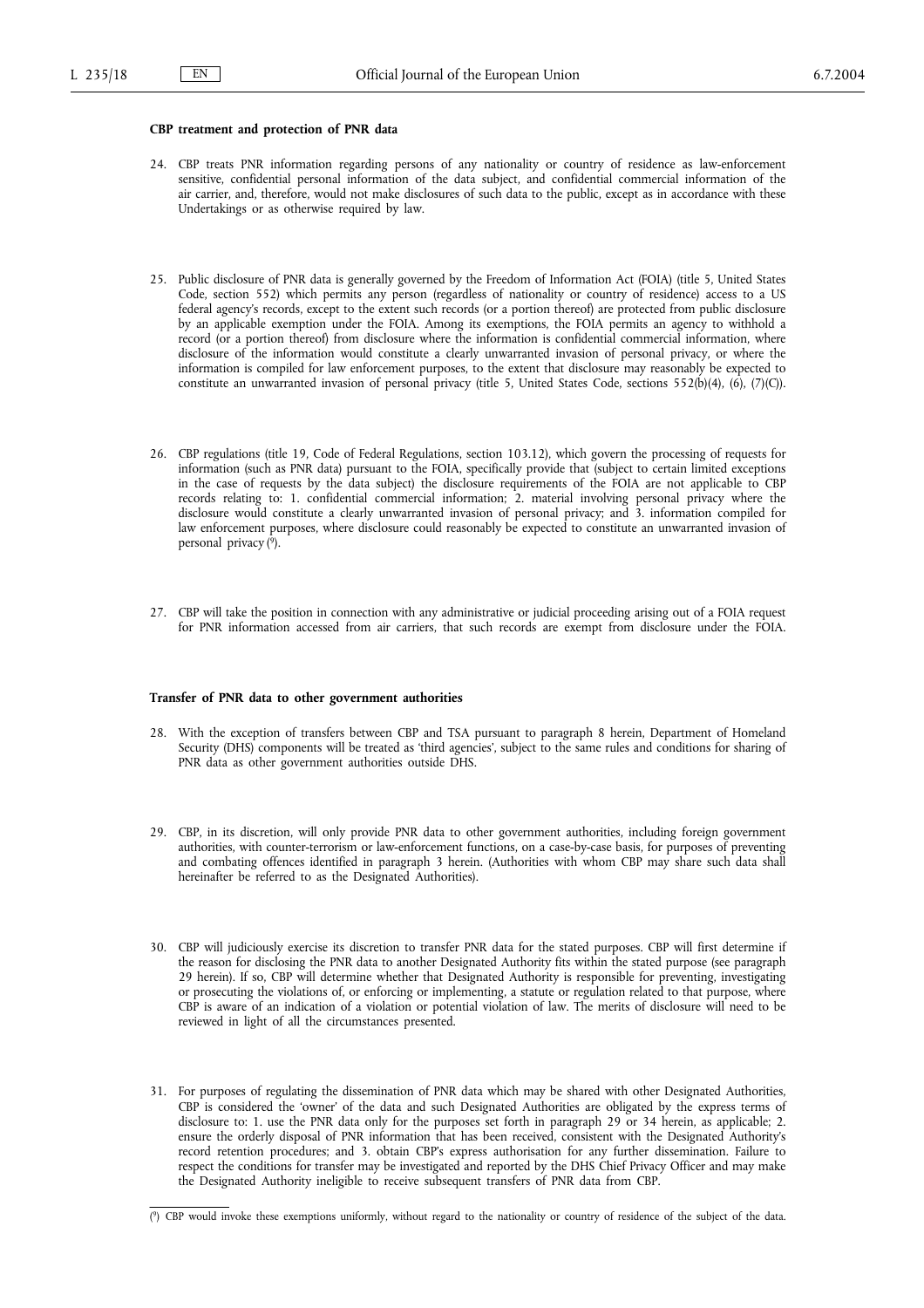- 32. Each disclosure of PNR data by CBP will be conditioned upon the receiving agency's treatment of this data as confidential commercial information and law enforcement sensitive, confidential personal information of the data subject, as identified in paragraphs 25 and 26 hereof, which should be treated as exempt from disclosure under the Freedom of Information Act (5 U.S.C. 552). Further, the recipient agency will be advised that further disclosure of such information is not permitted without the express prior approval of CBP. CBP will not authorise any further transfer of PNR data for purposes other than those identified in paragraphs 29, 34 or 35 herein.
- 33. Persons employed by such Designated Authorities who without appropriate authorisation disclose PNR data, may be liable for criminal sanctions (title 18, United States Code, sections 641, 1030 and 1905).
- 34. No statement herein shall impede the use or disclosure of PNR data to relevant government authorities, where such disclosure is necessary for the protection of the vital interests of the data subject or of other persons, in particular as regards significant health risks. Disclosures for these purposes will be subject to the same conditions for transfers set forth in paragraphs 31 and 32 of these Undertakings.
- 35. No statement in these Undertakings shall impede the use or disclosure of PNR data in any criminal judicial proceedings or as otherwise required by law. CBP will advise the European Commission regarding the passage of any US legislation which materially affects the statements made in these Undertakings.

# **Notice, access and opportunities for redress for PNR data subjects**

- 36. CBP will provide information to the travelling public regarding the PNR requirement and the issues associated with its use (i.e. general information regarding the authority under which the data are collected, the purpose for the collection, protection of the data, data-sharing, the identity of the responsible official, procedures available for redress and contact information for persons with questions or concerns, etc., for posting on CBP's website, in travel pamphlets, etc.).
- 37. Requests by the data subject (also known as first party requesters) to receive a copy of PNR data contained in CBP databases regarding the data subject are processed under the Freedom of Information Act (FOIA). Such requests may be addressed to: Freedom of Information Act (FOIA) Request, US Customs and Border Protection, 1300 Pennsylvania Avenue, NW, Washington, DC 20229, if by mail; or such request may be delivered to the Disclosure Law Officer, US Customs and Border Protection, Headquarters, Washington, DC. Further information regarding the procedures for making FOIA requests is contained in section 103.5 of title 19 of the US Code of Federal Regulations. In the case of a first-party request, the fact that CBP otherwise considers PNR data to be confidential personal information of the data subject and confidential commercial information of the air carrier will not be used by CBP as a basis under FOIA for withholding PNR data from the data subject.
- 38. In certain exceptional circumstances, CBP may exercise its authority under FOIA to deny or postpone disclosure of all (or, more likely, part) of the PNR record to a first party requester, pursuant to title 5, United States Code, section 552(b) (e.g. if disclosure under FOIA 'could reasonably be expected to interfere with enforcement proceedings' or 'would disclose techniques and procedures for law enforcement investigations (...) (which) could reasonably be expected to risk circumvention of the law'). Under FOIA, any requester has the authority to administratively and judicially challenge CBP's decision to withhold information (see 5 U.S.C. 552(a)(4)(B); 19 CFR 103.7 to 103.9).
- 39. CBP will undertake to rectify  $(10)$  data at the request of passengers and crew members, air carriers or data protection authorities (DPAs) in the EU Member States (to the extent specifically authorised by the data subject), where CBP determines that such data is contained in its database and a correction is justified and properly supported. CBP will inform any Designated Authority which has received such PNR data of any material rectification of that PNR data.

<sup>(&</sup>lt;sup>10</sup>) By 'rectify', CBP wishes to make clear that it will not be authorised to revise the data within the PNR record that it accesses from the air carriers. Rather, a separate record linked to the PNR record will be created to note that the data were determined to be inaccurate and the proper correction. Specifically, CBP will annotate the passenger's secondary examination record to reflect that certain data in the PNR may be or are inaccurate.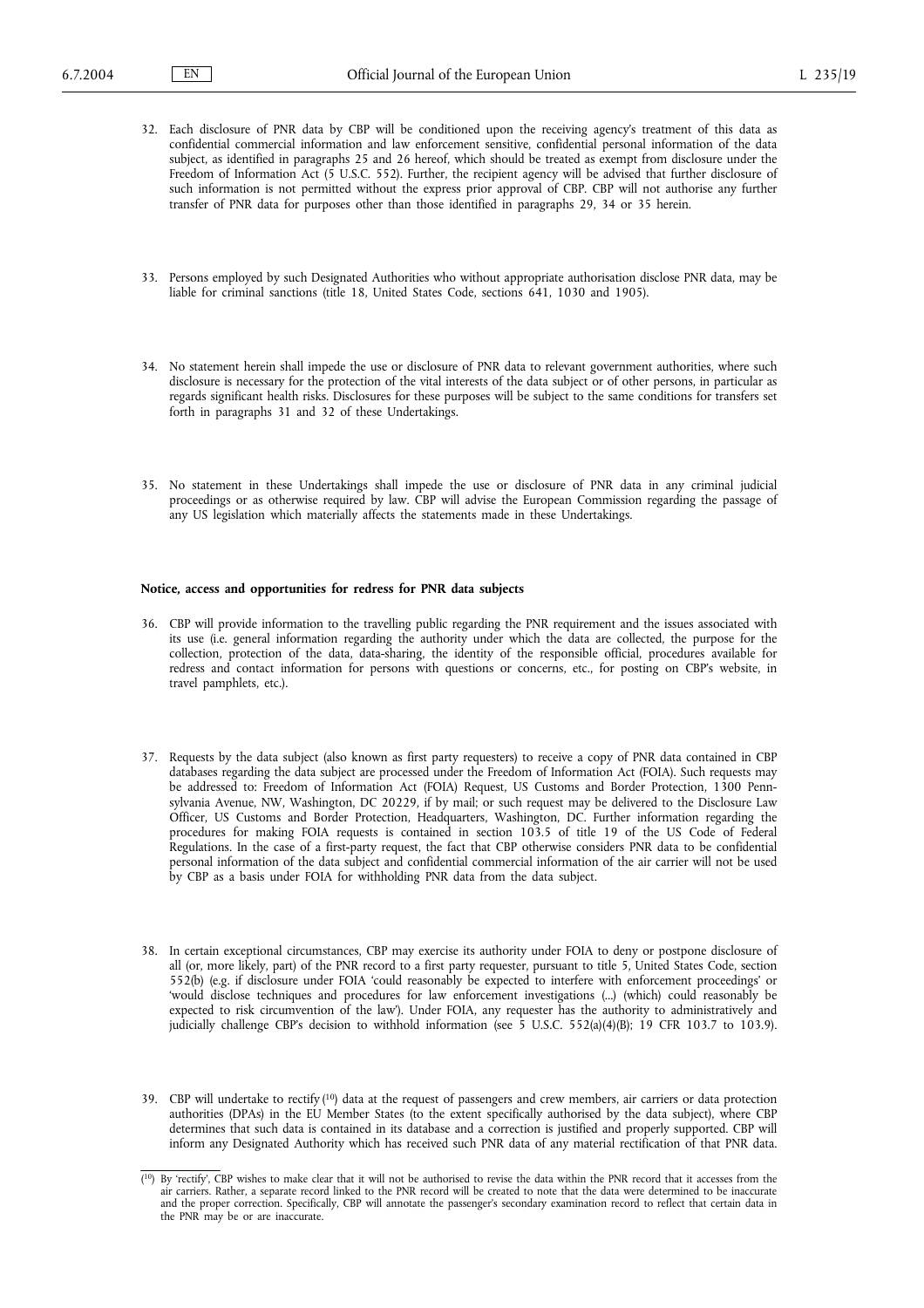- 40. Requests for rectification of PNR data contained in CBP's database and complaints by individuals about CBP's handling of their PNR data may be made, either directly or via the relevant DPA (to the extent specifically authorised by the data subject) to the Assistant Commissioner, Office of Field Operations, US Bureau of Customs and Border Protection, 1300 Pennsylvania Avenue, NW, Washington, DC 20229.
- 41. In the event that a complaint cannot be resolved by CBP, the complaint may be directed, in writing, to the Chief Privacy Officer, Department of Homeland Security, Washington, DC 20528, who will review the situation and endeavour to resolve the complaint (11).
- 42. Additionally, the DHS Privacy Office will address on an expedited basis, complaints referred to it by DPAs in the European Union (EU) Member States on behalf of an EU resident to the extent such resident has authorised the DPA to act on his or her behalf and believes that his or her data-protection complaint regarding PNR has not been satisfactorily dealt with by CBP (as set out in paragraphs 37 to 41 of these Undertakings) or the DHS Privacy Office. The Privacy Office will report its conclusions and advise the DPA or DPAs concerned regarding actions taken, if any. The DHS Chief Privacy Officer will include in her report to Congress issues regarding the number, the substance and the resolution of complaints regarding the handling of personal data, such as PNR (12).

#### **Compliance issues**

- 43. CBP, in conjunction with DHS, undertakes to conduct once a year, or more often if agreed by the parties, a joint review with the European Commission assisted as appropriate by representatives of European law-enforcement authorities and/or authorities of the Member States of the European Union (13), on the implementation of these Undertakings, with a view to mutually contributing to the effective operation of the processes described in these Undertakings.
- 44. CBP will issue regulations, directives or other policy documents incorporating the statements herein, to ensure compliance with these Undertakings by CBP officers, employees and contractors. As indicated herein, failure of CBP officers, employees and contractors to abide by CBP's policies incorporated therein may result in strict disciplinary measures being taken, and criminal sanctions, as applicable.

## **Reciprocity**

45. In the event that an airline passenger identification system is implemented in the European Union which requires air carriers to provide authorities with access to PNR data for persons whose current travel itinerary includes a flight to or from the European Union, CBP shall, strictly on the basis of reciprocity, encourage US-based airlines to cooperate.

## **Review and termination of Undertakings**

46. These Undertakings shall apply for a term of three years and six months (3,5 years), beginning on the date upon which an agreement enters into force between the United States and the European Community, authorising the processing of PNR data by air carriers for purposes of transferring such data to CBP, in accordance with the Directive. After these Undertakings have been in effect for two years and six months (2,5 years), CBP, in conjunction with DHS, will initiate discussions with the Commission with the goal of extending the Undertakings and any supporting arrangements, upon mutually acceptable terms. If no mutually acceptable arrangement can be concluded prior to the expiration date of these Undertakings, the Undertakings will cease to be in effect.

<sup>&</sup>lt;sup>{1}</sup>) The DHS Chief Privacy Officer is independent of any directorate within the Department of Homeland Security. She is statutorily obligated to ensure that personal information is used in a manner that complies with rel nations of the Chief Privacy Officer shall be binding on the Department and may not be overturned on political grounds.

<sup>(</sup> 12) Pursuant to section 222 of the Homeland Security Act of 2002 (the Act) (Public Law 107-296, dated 25 November 2002), the Privacy Officer for DHS is charged with conducting a 'privacy impact assessment' of proposed rules of the Department on 'the privacy of personal information, including the type of personal information collected and the number of people affected' and must report to Congress on an annual basis regarding the 'activities of the Department that affect privacy ...'. Section 222(5) of the Act also expressly directs the DHS Privacy Officer to hear and report to Congress regarding all 'compl

concerned with privacy/data protection, customs control and other forms of law enforcement, border security and/or aviation security. Participating authorities will be required to obtain any necessary security clearances and will adhere to the confidentiality of the<br>discussions and documentation to which they may be given access. Confidentiality will not making an appropriate report on the results of the joint review to their respective competent authorities, including the US Congress<br>and the European Parliament. However, under no circumstances may participating authoritie or any operational or internal agency information they obtain during the joint review. The two sides will mutually determine the detailed modalities of the joint review.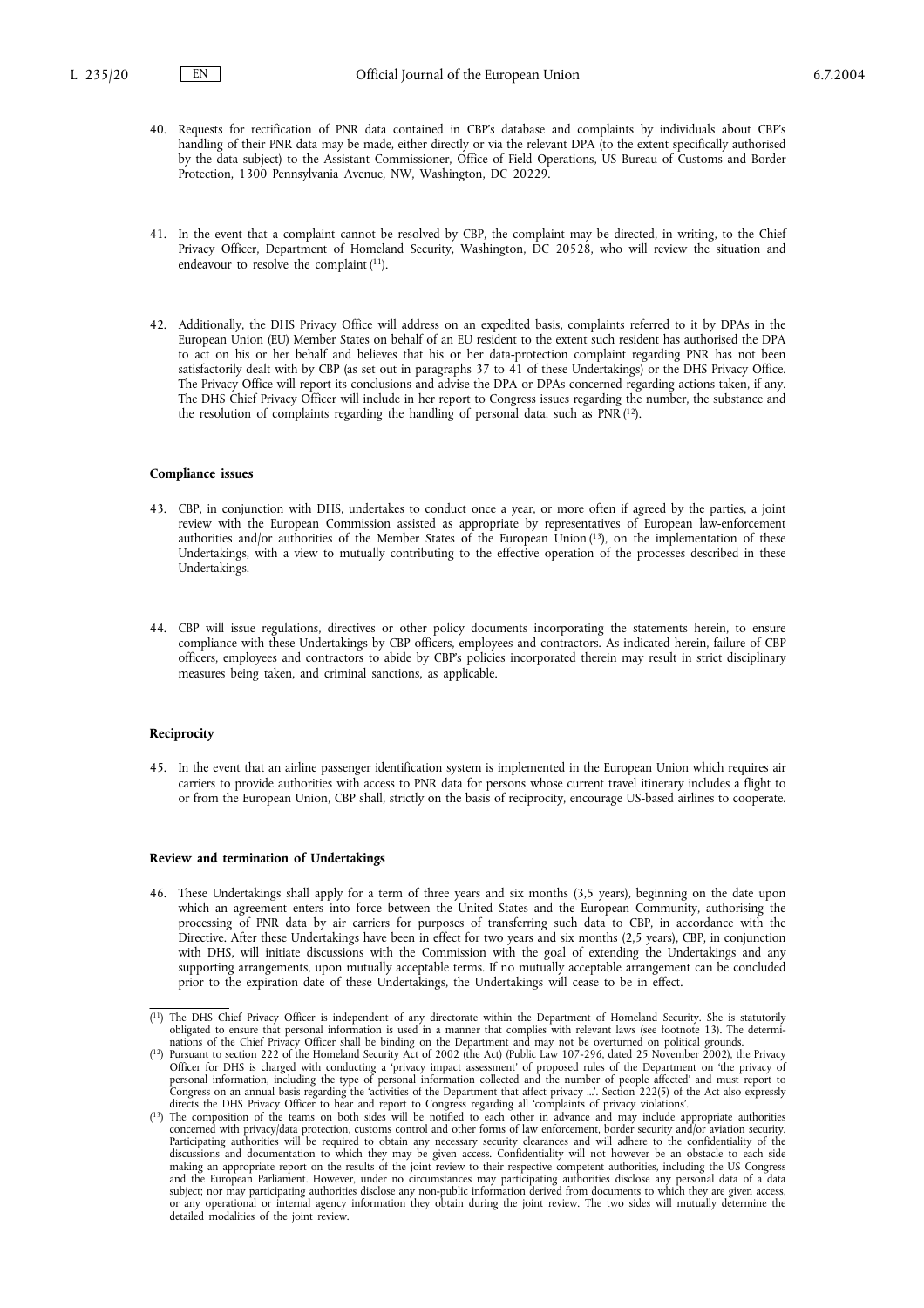# **No private right or precedent created**

- 47. These Undertakings do not create or confer any right or benefit on any person or party, private or public.
- 48. The provisions of these Undertakings shall not constitute a precedent for any future discussions with the European Commission, the European Union, any related entity, or any third State regarding the transfer of any form of data.

11 May 2004